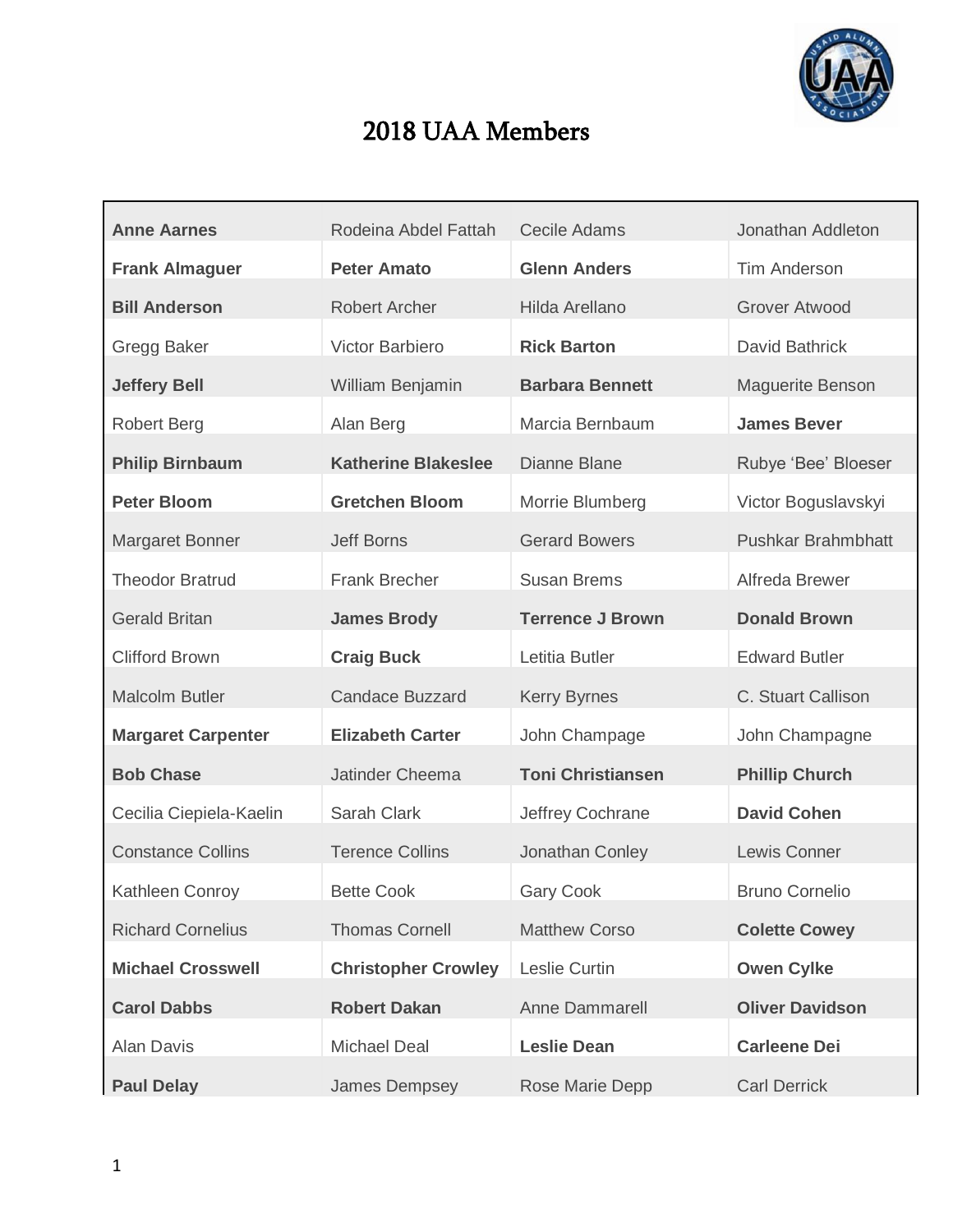

| <b>Harriett Destler</b> | <b>Paul Deuster</b>     | <b>Barbara Dickerson</b> | <b>Alexander Dickie</b>  |
|-------------------------|-------------------------|--------------------------|--------------------------|
| Dirk Dijkerman          | <b>Buddy K Dodson</b>   | Lawrence Dolan           | Michael Donovan          |
| <b>James Dunlap</b>     | <b>Loc Eckersley</b>    | <b>David Eckerson</b>    | Corwin Edwards, Jr       |
| Paul Ehmer              | <b>William Elliott</b>  | <b>Sharon Epstein</b>    | John Eriksson            |
| David Esch              | <b>Peter Ewell</b>      | Kenneth Farr             | <b>Paula Feeney</b>      |
| Lloyd Feinberg          | <b>Arthur Fell</b>      | <b>Abbe Fessenden</b>    | <b>Patrick Fine</b>      |
| <b>Allen Fleming</b>    | <b>Thomas Fox</b>       | <b>James Fox</b>         | Jim Franckiewicz         |
| Kay J Freeman           | <b>Larry Garber</b>     | <b>David Garms</b>       | <b>William Garvelink</b> |
| <b>Philip Gary</b>      | Jose Garzon             | <b>Earl Gast</b>         | James Gaughran           |
| <b>Thomas Geiger</b>    | <b>William Gelman</b>   | Gene George              | <b>Cindy Gersony</b>     |
| Dale Gibb               | <b>Stephen Giddings</b> | <b>Fritz Gilbert</b>     | <b>Duff Gillespie</b>    |
| <b>Judith Gilmore</b>   | John Giusti             | <b>Myron Golden</b>      | William Goldman          |
| <b>Carey Gordon</b>     | <b>Harold Gray</b>      | <b>Ned Greeley</b>       | <b>Linda Gregory</b>     |
| <b>Carol Grigsby</b>    | <b>Sherry Grossman</b>  | <b>Zachary Hahn</b>      | Kathleen Hansen-         |
|                         |                         |                          | Conroy                   |
| Jean Harman             | Donnie Harrington       | Polly Harrison           | John Hatch               |
| <b>Margaret Healey</b>  | <b>John Heard</b>       | <b>Lawrence Heilman</b>  | Lawrence Heilman         |
| <b>Jack Heller</b>      | <b>George A Hill</b>    | <b>Michael Hirsh</b>     | <b>Edmond Hondro</b>     |
| Kempe Ronald Hope       | Mary Huntington         | <b>George Ingram</b>     | <b>Paul Isenman</b>      |
| Leroy Jackson           | John Johns              | William Johnson          | Charles Johnson          |
| <b>Katherine Jones</b>  | Mary June               | Galeeb Kachra            | <b>Edward Kadunc</b>     |
| Susan Kakesako          | <b>Kelly Kammerer</b>   | Linda Lou Kelley         | <b>Jim Kelly</b>         |
| <b>Thomas Kennedy</b>   | <b>Michael Kerst</b>    | Shahabudin Khan          | <b>Toh Kiertisak</b>     |
| Mary Kilgour            | <b>Peter Kimm</b>       | Ray King                 | <b>Michael Kitay</b>     |
| <b>Joe Kitts</b>        | <b>Lars Klassen</b>     | Stephen Klein            | Mary Alice Kleinjan      |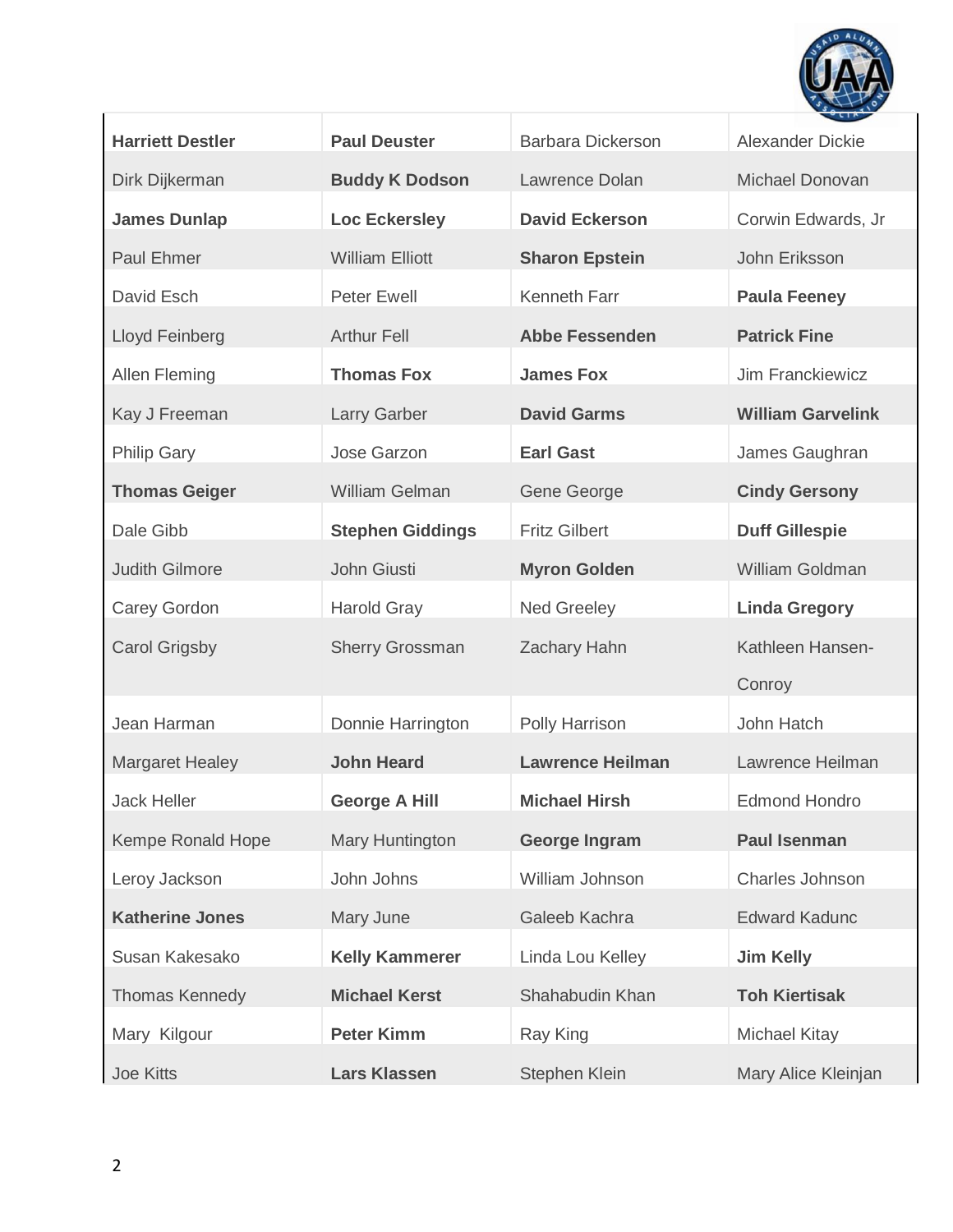

| Dennis knecht               | <b>Mary Knox</b>           | <b>Peter Kranstover</b>  | Elisabeth Kvitashvili       |
|-----------------------------|----------------------------|--------------------------|-----------------------------|
| <b>Bradshaw Langmaid</b>    | Kenneth Lanza              | <b>Peter Lapera</b>      | Kathleen LeBlanc            |
| Mary Lee McIntyre           | Mary Lee McIntyre          | <b>David Leibson</b>     | <b>Carl Leonard</b>         |
| <b>Ronald Levin</b>         | <b>Neil Levine</b>         | George Lewis             | <b>Maureen Lewis</b>        |
| Dawn Liberi                 | <b>Denis Light</b>         | <b>Charles Llewellyn</b> | Kristin Loken               |
| Kristen Loken               | <b>William Loris</b>       | John Lovaas              | Sonny Low                   |
| <b>Drew Luten</b>           | <b>Shane Maccarthy</b>     | Roberta Mahoney          | <b>Susan Malick</b>         |
| <b>Raymond Malley</b>       | <b>Maria Mamlouk</b>       | Jerre Manarolla          | Pamela Mandel               |
| Jeffery Marburg-Goodman     | <b>Raymond Martin</b>      | <b>Richard Martin</b>    | Patricia Matheson           |
| <b>Bob Maushammer</b>       | <b>Michael Maxey</b>       | David McCloud            | <b>Campbell McClusky</b>    |
| <b>Debra Mcfarland</b>      | Mike McGahuey              | Nancy McKay              | Cressida McKean             |
| John Mellor                 | <b>Albert Merkel</b>       | <b>David Merrill</b>     | <b>Gary Merritt</b>         |
| Constantine                 | <b>Jim Michel</b>          | John Miller              | <b>Frank Miller</b>         |
| Michalopoulos               |                            |                          |                             |
| <b>Herbert Miller</b>       | <b>Tim Moore</b>           | <b>Timothy Moore</b>     | <b>Franklin Moore</b>       |
| <b>Andrew Morehead</b>      | <b>Ted Morse</b>           | <b>Patricia Moser</b>    | <b>Kevin Mullally</b>       |
| <b>Paul Mulligan</b>        | <b>Don Muncy</b>           | <b>Robert Muscat</b>     | <b>Desaix (Terry) Myers</b> |
| <b>Desaix (Terry) Myers</b> | <b>William Nance</b>       | <b>Robert Navin</b>      | <b>Margaret Neuse</b>       |
| <b>Alex Newton</b>          | <b>Gary Newton</b>         | <b>Thomas Nicastro</b>   | Wayne Nilsestuen            |
| <b>Mary Norris</b>          | <b>James Norris</b>        | <b>Walter North</b>      | <b>Haven North</b>          |
| Frederick O'Brien           | <b>Marianne O'Sullivan</b> | <b>Diana Ohlbaum</b>     | John Oleson                 |
| David Olinger               | Jon Orourke                | Steven Orr               | <b>Robert Otto</b>          |
| Alexandria Panehal          | <b>Norma Parker</b>        | <b>Sharon Pauling</b>    | <b>William Paupe</b>        |
| <b>Carol Peasley</b>        | Jose M. Pena               | William Penoyar          | Harry Petrequin             |
| Viviann Pettersson          | <b>Nancy Pielemeier</b>    | <b>John Pielemeier</b>   | <b>David Piet</b>           |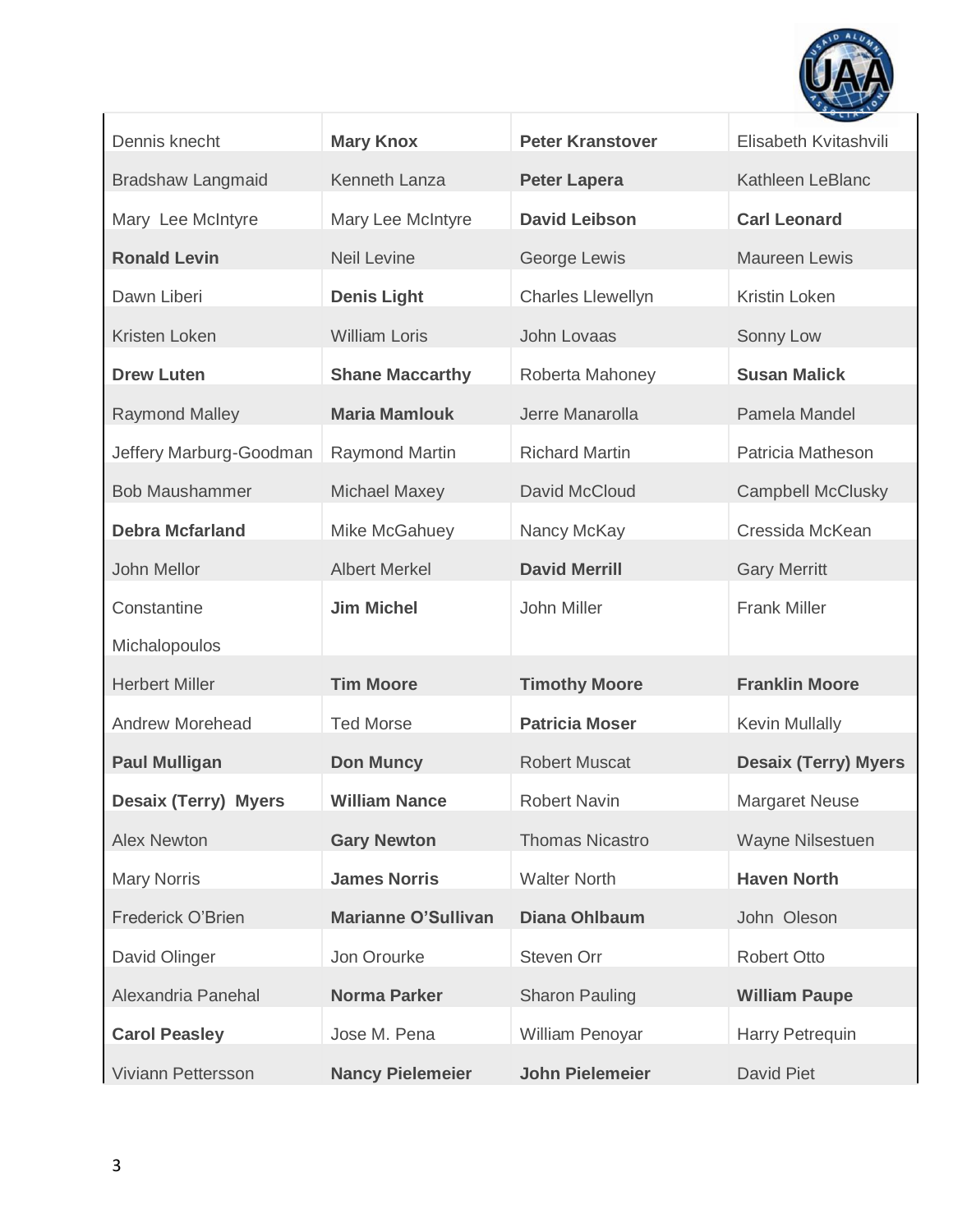

| <b>Tony Pipa</b>         | <b>Donald Pressley</b>     | <b>Patrick Rader</b>     | $\mathbf{r}$<br>Patricia Rader |
|--------------------------|----------------------------|--------------------------|--------------------------------|
| <b>Rose Rakas</b>        | Tom Ray                    | <b>Sam Rea</b>           | Lewis Reade                    |
| James Redder             | Allan Reed                 | <b>Stacy Rhodes</b>      | <b>Ronald Ridker</b>           |
| <b>Raymond Rifenburg</b> | Joy Riggs-Perla            | <b>Barry Riley</b>       | Gloria Roces                   |
| <b>Ernest Rojas</b>      | <b>Denise Rollins</b>      | Alison Rosenberg         | <b>Irving Rosenthal</b>        |
| Lee Roussell             | Jerrold Rubin              | <b>Ludwig Rudel</b>      | <b>Daniel Runde</b>            |
| Ronald Ruybal            | Joseph Ryan                | Georgia Sambunaris       | <b>John Sanbrailo</b>          |
| <b>Frederick Schieck</b> | <b>Keneth Schofield</b>    | <b>Kenneth Schofield</b> | <b>Loren Schulze</b>           |
| <b>Barbara Seligman</b>  | <b>Benjamin Severn</b>     | Satish Shah              | <b>Alexander Shakow</b>        |
| <b>David Shear</b>       | <b>Douglas Sheldon</b>     | <b>Todd Shelton</b>      | William Sigler                 |
| <b>Rosalind Sika</b>     | <b>Stephen Silcox</b>      | <b>Donald Sillers</b>    | Joan Silver                    |
| <b>Arthur Silver</b>     | <b>Roger Simmons</b>       | <b>Keith Simmons</b>     | <b>Anne Simmons-</b>           |
|                          |                            |                          | <b>Benton</b>                  |
| <b>Steven Sinding</b>    | Meri Sinnitt               | <b>Andrew Sisson</b>     | John B Slattery                |
| <b>Laura Slobey</b>      | <b>Glenn Slocum</b>        | <b>James Smith</b>       | <b>Ken Smith</b>               |
| David Smith              | <b>Robert Sonenthal</b>    | David Soroko             | <b>Erin Soto</b>               |
| <b>Donald Soules</b>     | <b>Gail Spence</b>         | Jonathan Sperling        | <b>David Sprague</b>           |
| <b>Susan Stamberg</b>    | David Steinberg            | <b>Howard Sumka</b>      | Chuck Swagman                  |
| Sy (Selig) Taubenblatt   | <b>Katherine Taylor</b>    | <b>Elizabeth Tetteh</b>  | John Thomas                    |
| George Thompson          | MacAlan Thompson           | <b>Robert Thurston</b>   | <b>Michael Tolle</b>           |
| <b>Dianne Tsitsos</b>    | <b>Nancy Tumavick</b>      | <b>Barbara Turner</b>    | <b>Charles Uphaus</b>          |
| <b>Ann Van Dusen</b>     | <b>Roberta Van Haeften</b> | Ray Van Raalte           | Ronald Venezia                 |
| <b>Paul Vitale</b>       | <b>James Thomas Ward</b>   | Abdi Wardere             | <b>Elzadia Washington</b>      |
| <b>James Watson</b>      | <b>Janice Weber</b>        | <b>Ted Weihe</b>         | Gerald Wein                    |
| Paul Weisenfeld          | Dennis Weller              | <b>Mark Wentling</b>     | <b>Gordon West</b>             |